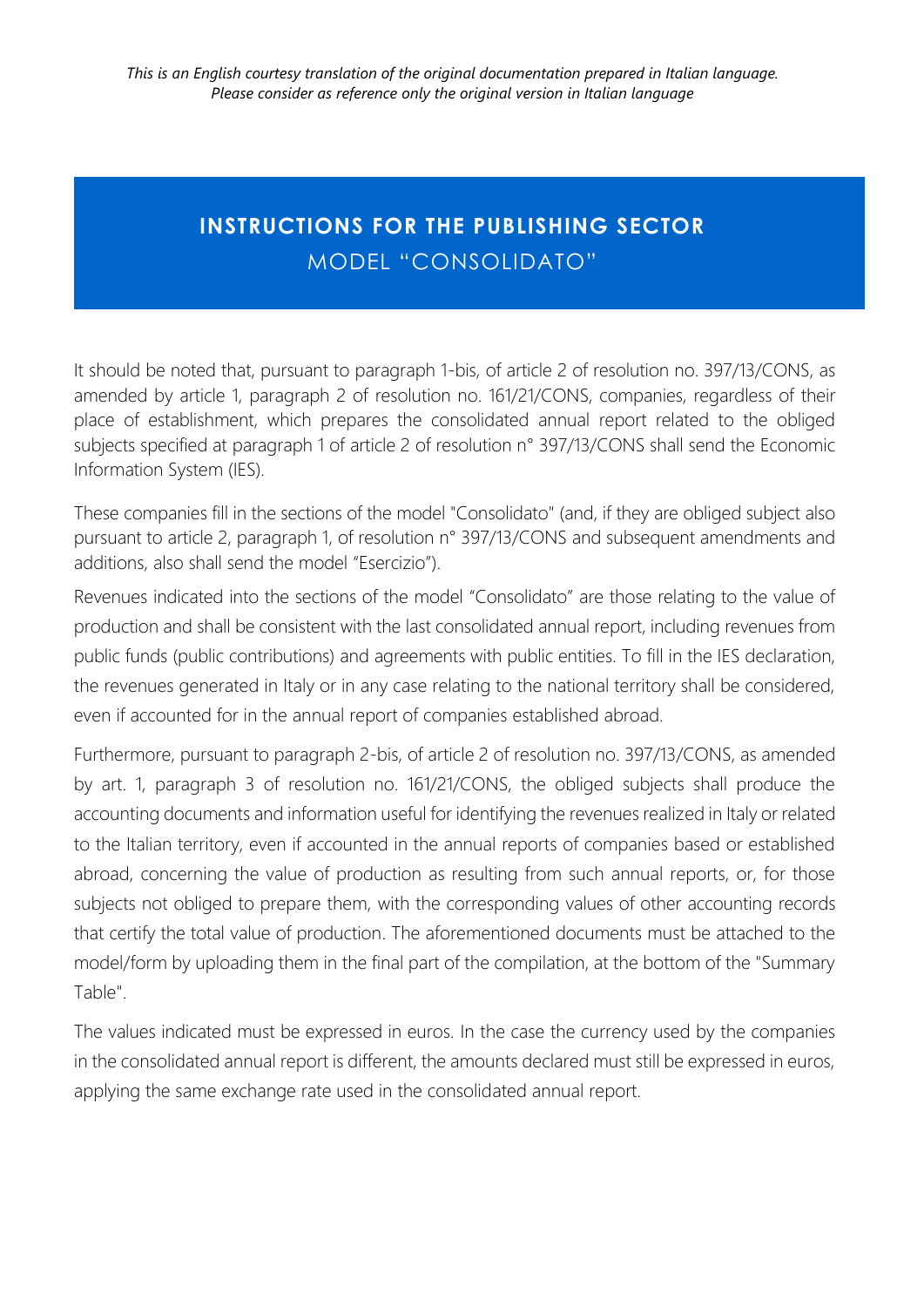## **Newspapers (including free press and digital editions) - national and local [QE]**

| <b>Item</b>  | <b>Instructions</b>                                                                                                                                                                                                                                                                                                                                                                                                                                                                                                                                                                                                                                                                                                                                                                                                                                                                                                                                                                                                                                                                                                                                                                                    |
|--------------|--------------------------------------------------------------------------------------------------------------------------------------------------------------------------------------------------------------------------------------------------------------------------------------------------------------------------------------------------------------------------------------------------------------------------------------------------------------------------------------------------------------------------------------------------------------------------------------------------------------------------------------------------------------------------------------------------------------------------------------------------------------------------------------------------------------------------------------------------------------------------------------------------------------------------------------------------------------------------------------------------------------------------------------------------------------------------------------------------------------------------------------------------------------------------------------------------------|
| 1            | Total revenues QE section (Values consistent with those shown in the consolidated annual report).<br>Automatic sum of the items $2+9+14+17+18+19$ .                                                                                                                                                                                                                                                                                                                                                                                                                                                                                                                                                                                                                                                                                                                                                                                                                                                                                                                                                                                                                                                    |
| $\mathbf 2$  | Revenues from the sale of print and digital copies (net of add-ons related to the item 14)<br>Automatic sum of the items 3+6.                                                                                                                                                                                                                                                                                                                                                                                                                                                                                                                                                                                                                                                                                                                                                                                                                                                                                                                                                                                                                                                                          |
| $\mathbf{3}$ | Revenues from the sale of print copies (net of add-ons)<br>Consolidated group revenues from the daily newspapers's sale of print copies, national and local, by<br>subscription, at newsstands and through other distribution channels (e.g. large-scale retail trade,<br>bars, etc.), both in Italy and abroad, if they contribute to revenue in Italy.<br>Automatic sum of the items 4+5.<br>In case of newspapers published in both print and digital editions, and in case of a joint or combined<br>offer of digital and print publishing products, put here only the share relating to the print product;<br>where this is not possible, the criterion to be followed in attributing revenues is prevalence, i.e.<br>revenues are to be attributed to the item relating to the main activity.<br>Revenues from the sale of digital editions, under item 6 below, or online titles under item 153 of the<br>section "Internet: Online publishing, Online audiovisual content (including SMA), Online advertising,<br>Search engines and Online intermediation services [IT]" are excluded.<br>The amount indicated is net of revenues deriving from the sale of "add-ons" related to the item 14. |
| 4            | - revenues from copies sold by subscription<br>Consolidated group revenues from subscription sales of print copies of national and local daily<br>newspapers, both in Italy and abroad, if they contribute to revenue in Italy.<br>This item includes revenues from the online sale of print subscriptions sent by postal mail.<br>The amount indicated is net of revenues deriving from the sale of "add-ons" related to the item 14.                                                                                                                                                                                                                                                                                                                                                                                                                                                                                                                                                                                                                                                                                                                                                                 |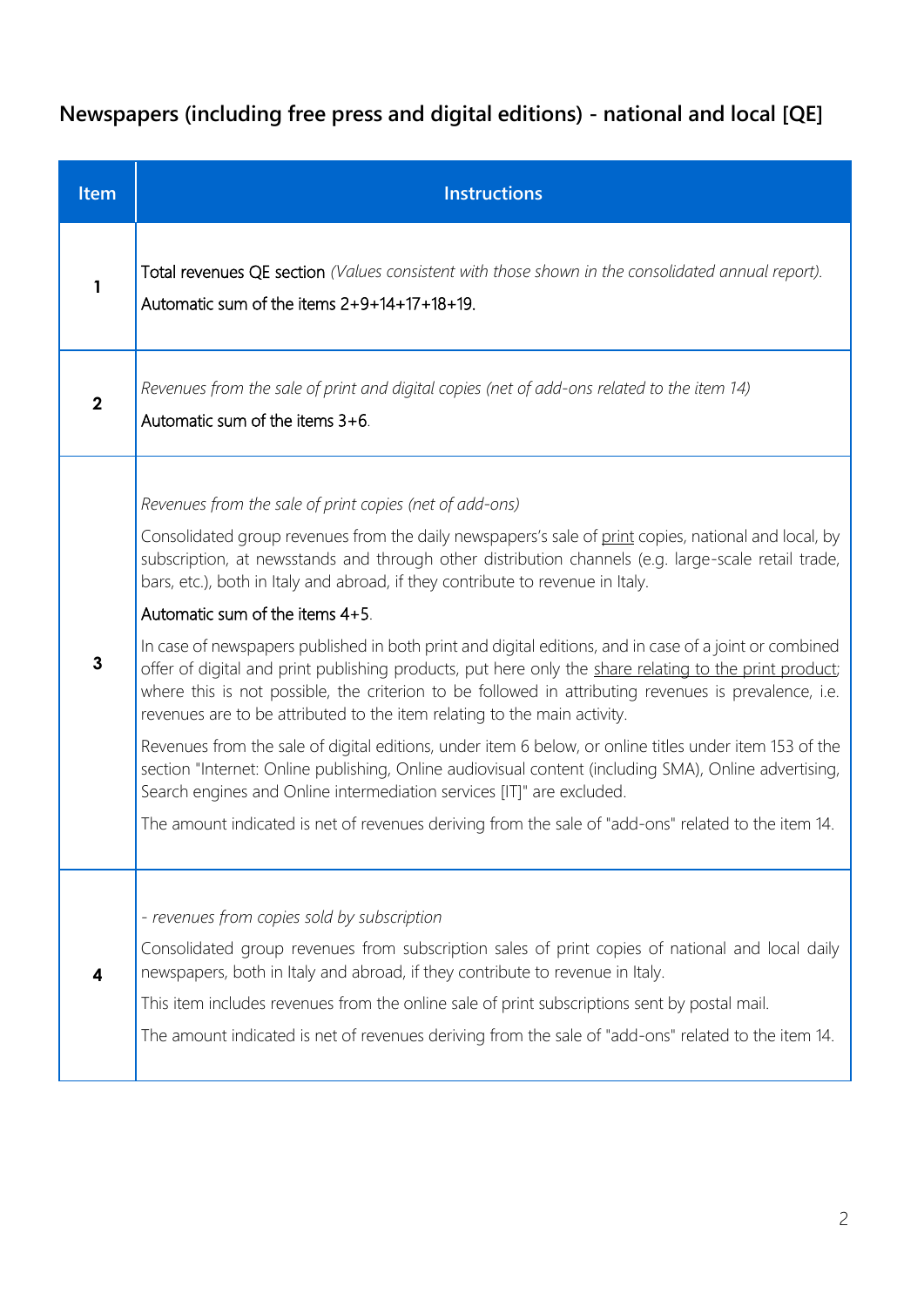| 5                | - revenues from copies sold at newsstands and other distribution channels<br>Consolidated group revenues from the sale of print copies of national and local daily newspapers at<br>newsstands and through other distribution channels (e.g. large-scale retail trade, bars, etc.), both in<br>Italy and abroad, if they contribute to revenue in Italy.<br>The amount indicated is net of revenues deriving from the sale of "add-ons" related to the item 14.                                                                                                                                                                                                                                                                                                                                                                                                     |
|------------------|---------------------------------------------------------------------------------------------------------------------------------------------------------------------------------------------------------------------------------------------------------------------------------------------------------------------------------------------------------------------------------------------------------------------------------------------------------------------------------------------------------------------------------------------------------------------------------------------------------------------------------------------------------------------------------------------------------------------------------------------------------------------------------------------------------------------------------------------------------------------|
| $\boldsymbol{6}$ | Revenues from the sale of digital editions of the print publication (net of add-ons)<br>Consolidated group revenues from the sale, both direct and through distribution platforms, of digital<br>editions (replicas of the print edition), single or by subscription, of daily newspapers in Italy and<br>abroad, if they contribute to the revenue in Italy.<br>Automatic sum of the items 7+8.<br>In case of newspapers published in both print and digital editions, and in the case of a joint or<br>combined offer of digital and print publishing products, refer in these items only to the share relating<br>to the digital edition; where this is not possible, the criterion to be followed in attributing revenues is<br>prevalence, ie the revenues are to be attributed to the item relating to the main activity.                                     |
| $\overline{7}$   | - revenues from the sale of copies sold individually<br>Consolidated group revenues from the sale of a single digital edition of daily newspapers sold either<br>directly by the publisher or through distribution platforms, in Italy and abroad if they contribute to<br>revenue in Italy.                                                                                                                                                                                                                                                                                                                                                                                                                                                                                                                                                                        |
| 8                | - revenues from copies sold by subscription<br>Consolidated group revenues from subscription sales of digital editions of daily newspapers, either<br>directly by the publisher or through distribution platforms, in Italy and abroad, if they contribute to<br>revenue in Italy.<br>Subscription sales are defined as a commercial offer that provides for the possibility of purchasing a<br>number of digital editions of a single newspaper of the purchaser's choice over a given period of<br>time. Subscription sales can be on a "time" basis (the purchaser buys the digital editions published<br>in a given period - e.g. weekly, monthly, yearly) or on a "scalar" basis (the purchaser buys a number<br>of credits corresponding to a number of editions that can be used up to the occurrence of the<br>purchased credit, i.e. specific quantities). |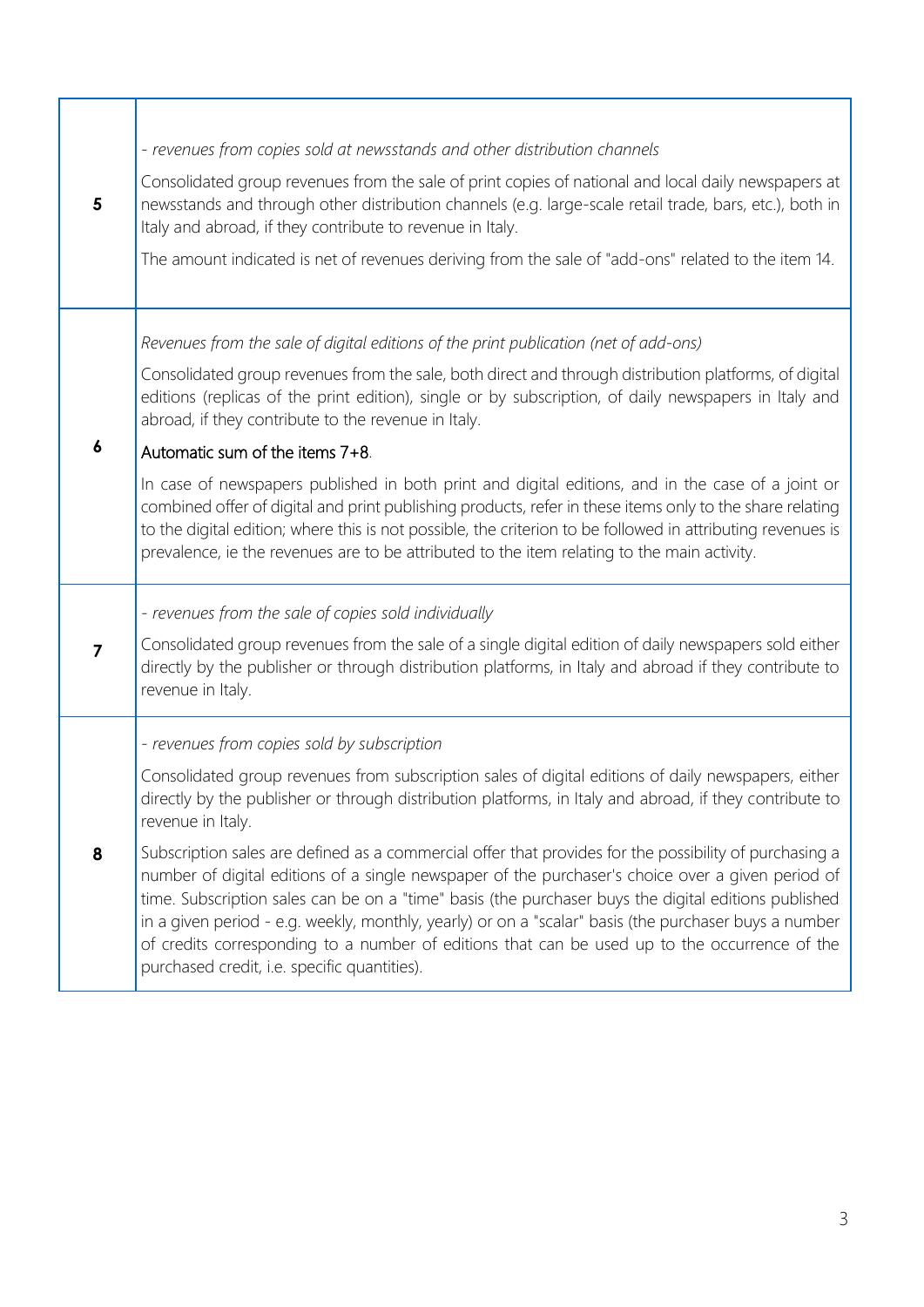| online advertising)            | Revenues from advertising on the Group's newspapers (net of discounts and agency fees) (excluding<br>Consolidated revenues from the sale of advertising spaces in the group's daily newspaper(s).                                                                               |
|--------------------------------|---------------------------------------------------------------------------------------------------------------------------------------------------------------------------------------------------------------------------------------------------------------------------------|
| 9                              | Automatic sum of the items 10 $+11$ . Value equal to sum of the items 12+13                                                                                                                                                                                                     |
|                                | Consolidated revenues from the sale of advertising spaces on behalf of third parties (not belonging<br>to the Group) shall be entered in the section "Sales houses that manage and sold advertising space<br>on traditional media (Newspapers, Magazines, TV, Radio, ) [CC]".   |
|                                | - revenues from advertising sales through sales houses not belonging to the Group                                                                                                                                                                                               |
|                                | Consolidated revenues from the sale - through sales houses not belonging to the Group - of<br>advertising spaces in the group's daily newspaper(s) published in both print and digital editions.                                                                                |
| 10                             | Revenues from the sale of advertising spaces to public entities (institutional advertising) are included.                                                                                                                                                                       |
|                                | Revenues from the sale of online advertising spaces, as related to the item 163 (and following) of the<br>section "Internet: Online Publishing, Online Audiovisual Content, Online Advertising, Online Search<br>Engines and Online Intermediation Services [IT]" are excluded. |
|                                | The amounts are net of discounts and agency fees.                                                                                                                                                                                                                               |
|                                | - revenues from direct sales of advertising (also through the sales house of the Group)                                                                                                                                                                                         |
|                                | Consolidated revenues from the direct sale (also through the sales house of the Group) of<br>advertising spaces in the group's daily newspaper(s) published both in print and digital editions.                                                                                 |
| 11                             | Revenues from the sale of advertising spaces to public entities (institutional advertising) are included.                                                                                                                                                                       |
|                                | Revenues from the sale of online advertising spaces, as related to the item 163 (and following) of the<br>section "Internet: Online Publishing, Online Audiovisual Content, Online Advertising, Online Search<br>Engines and Online Intermediation Services [IT]" are excluded. |
|                                | Revenues from national advertising                                                                                                                                                                                                                                              |
|                                | Consolidated revenues deriving from the sale - through sales houses and directly - of national<br>advertising in the group's daily newspaper(s) published in both print and digital editions.                                                                                   |
| $12 \overline{ }$<br>included. | Revenues deriving from the sale of advertising spaces to public entities (institutional advertising) are                                                                                                                                                                        |
|                                | Revenues from the sale of online advertising spaces, as related to the item 163 (and following) of the<br>section "Internet: Online Publishing, Online Audiovisual Content, Online Advertising, Online Search<br>Engines and Online Intermediation Services [IT]" are excluded. |
|                                | The amounts are net of discounts and agency fees.                                                                                                                                                                                                                               |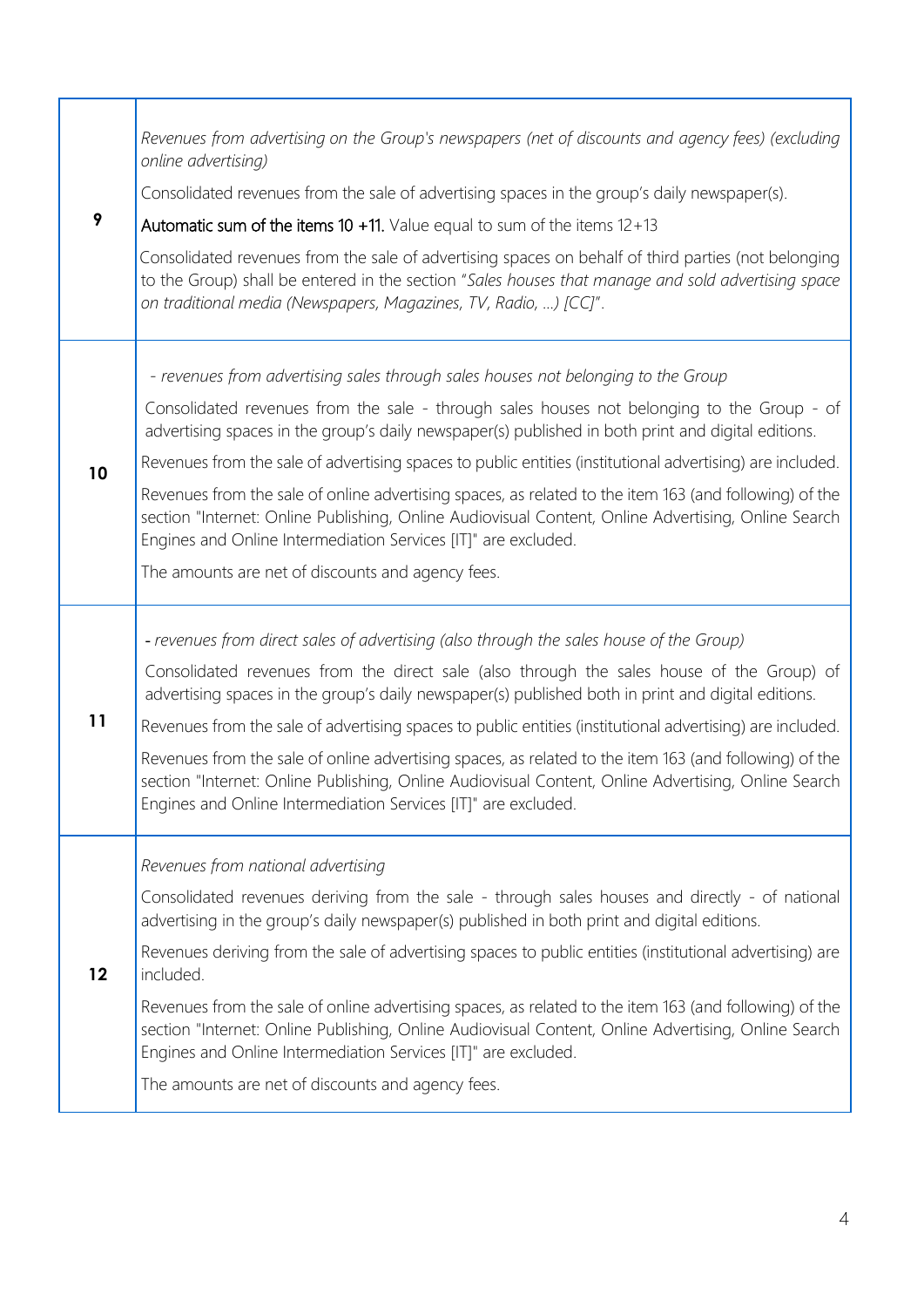|    | Revenues from local advertising                                                                                                                                                                                                                                                  |
|----|----------------------------------------------------------------------------------------------------------------------------------------------------------------------------------------------------------------------------------------------------------------------------------|
| 13 | Consolidated revenues from the sale - through sales houses and directly - of local advertising in the<br>group's daily newspaper(s) published in both print and digital editions.                                                                                                |
|    | Revenues from the sale of advertising spaces to public entities (institutional advertising) are included.                                                                                                                                                                        |
|    | Revenues from the sale of online advertising spaces, as related to the item 163 (and following) of the<br>section " Internet: Online Publishing, Online Audiovisual Content, Online Advertising, Online Search<br>Engines and Online Intermediation Services [IT]" are excluded. |
|    | The amounts are net of discounts and agency fees.                                                                                                                                                                                                                                |
| 14 | Revenues from the sale of add-ons                                                                                                                                                                                                                                                |
|    | Automatic sum of the items 15+16                                                                                                                                                                                                                                                 |
|    | - revenues from book and phonographic add-ons                                                                                                                                                                                                                                    |
| 15 | Consolidated group revenues from the sale of editorial products marketed, as an attachment to the<br>copy of the daily newspaper(s), of a book nature (both stand-alone titles and series) and/or of a<br>phonographic nature (audio compact discs, etc.).                       |
|    | - revenues from other types (Video, etc.)                                                                                                                                                                                                                                        |
| 16 | Consolidated group revenues from the sale of products marketed as an attachment to the copy of<br>the daily newspaper(s), of a video nature (DVD/Blu Ray, etc.) and/or of a nature other than that<br>indicated in the item 15.                                                  |
|    | Revenues from public funds (public contributions)                                                                                                                                                                                                                                |
| 17 | Amounts paid by the State or other public bodies for the exercise of the group's publishing activities<br>and accounted for within the revenues relating to the activity itself.                                                                                                 |
|    | Revenues from agreements with public entities                                                                                                                                                                                                                                    |
| 18 | Consolidated group revenues from agreements or contracts signed with public entities for the supply<br>of publishing products and/or services.                                                                                                                                   |
|    | Other revenues from Newspapers publishing activities (specify in the "Notes" box)                                                                                                                                                                                                |
| 19 | Consolidated group revenues from other activities involving the sale of goods and/or the provision<br>of services in the sector of national and local daily newspapers not included under the previous items.                                                                    |
|    | Total costs from Newspapers publishing activities                                                                                                                                                                                                                                |
|    | Values consistent with those shown in the consolidated annual report.                                                                                                                                                                                                            |
| 20 | If the Group operates in more than one business segment, the specific portion for common/joint<br>cost components shall be entered in this item.                                                                                                                                 |
|    |                                                                                                                                                                                                                                                                                  |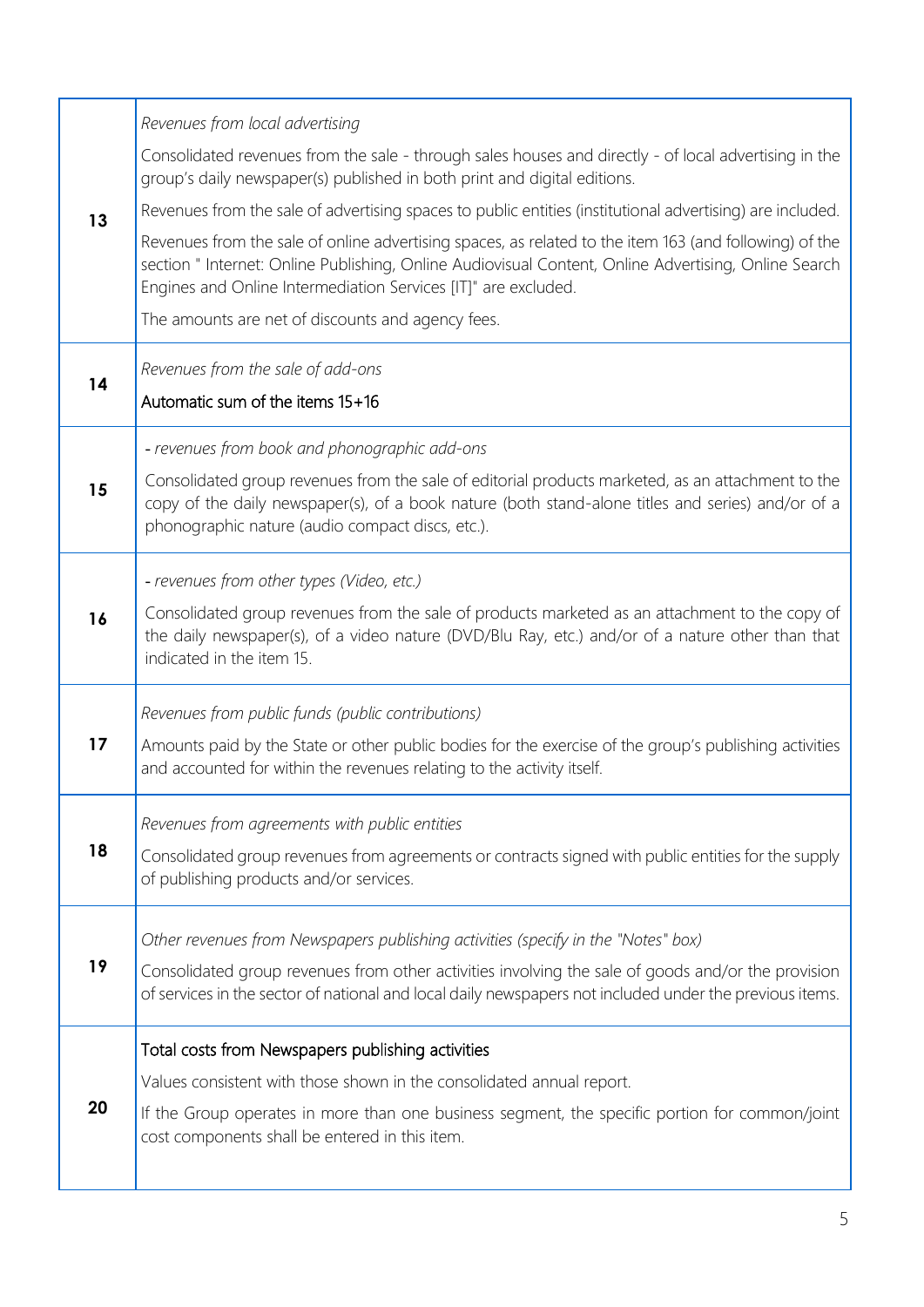## **Magazines (including free press and digital editions) - national and local [DE]**

| Item | <b>Instructions</b>                                                                                                                                                                                                                                                                                                                                                                                                                                                                                                                                                                                                                                                                                                      |
|------|--------------------------------------------------------------------------------------------------------------------------------------------------------------------------------------------------------------------------------------------------------------------------------------------------------------------------------------------------------------------------------------------------------------------------------------------------------------------------------------------------------------------------------------------------------------------------------------------------------------------------------------------------------------------------------------------------------------------------|
| 21   | Total revenues DE section (Values consistent with those shown in the consolidated annual report).<br>Automatic sum of the items $22+29+34+37+38+39$ .                                                                                                                                                                                                                                                                                                                                                                                                                                                                                                                                                                    |
| 22   | Revenues from the sale of print and digital copies (net of add-ons related to the item 34)<br>Automatic sum of the items 22A+22B+ 22C. Value equal to the sum of the items 23+26.                                                                                                                                                                                                                                                                                                                                                                                                                                                                                                                                        |
| 22A  | - revenues from weekly magazines<br>Consolidated group revenues deriving from the sale of print and digital copies of weekly magazines,<br>national and local, by subscription, at newsstands and through other distribution channels (e.g.<br>large-scale retail trade, bars, etc.), both in Italy and abroad, if they contribute to revenue in Italy.<br>Revenues from the sale of online titles under item 153 of the section "Internet: Online publishing,<br>Online audiovisual content (including SMA), Online advertising, Search engines and Online<br>intermediation services [IT]" are excluded.<br>The amount indicated is net of the revenues deriving from the sale of "add-ons" related to the item<br>34. |
| 22B  | - revenues from monthly magazines<br>Consolidated group revenues from the sale of print and digital copies of monthly publications,<br>national and local, by subscription, at newsstands and through other distribution channels (e.g. large-<br>scale retail trade, bars, etc.), both in Italy and abroad, if they contribute to revenue in Italy.<br>Revenues from the sale of online titles under item 153 of the section "Internet: Online publishing,<br>online audiovisual content (including SMA), online advertising, search engines and online<br>intermediation services [IT]" are excluded.<br>The amount indicated is net of revenues deriving from the sale of "add-ons" related to the item 34.           |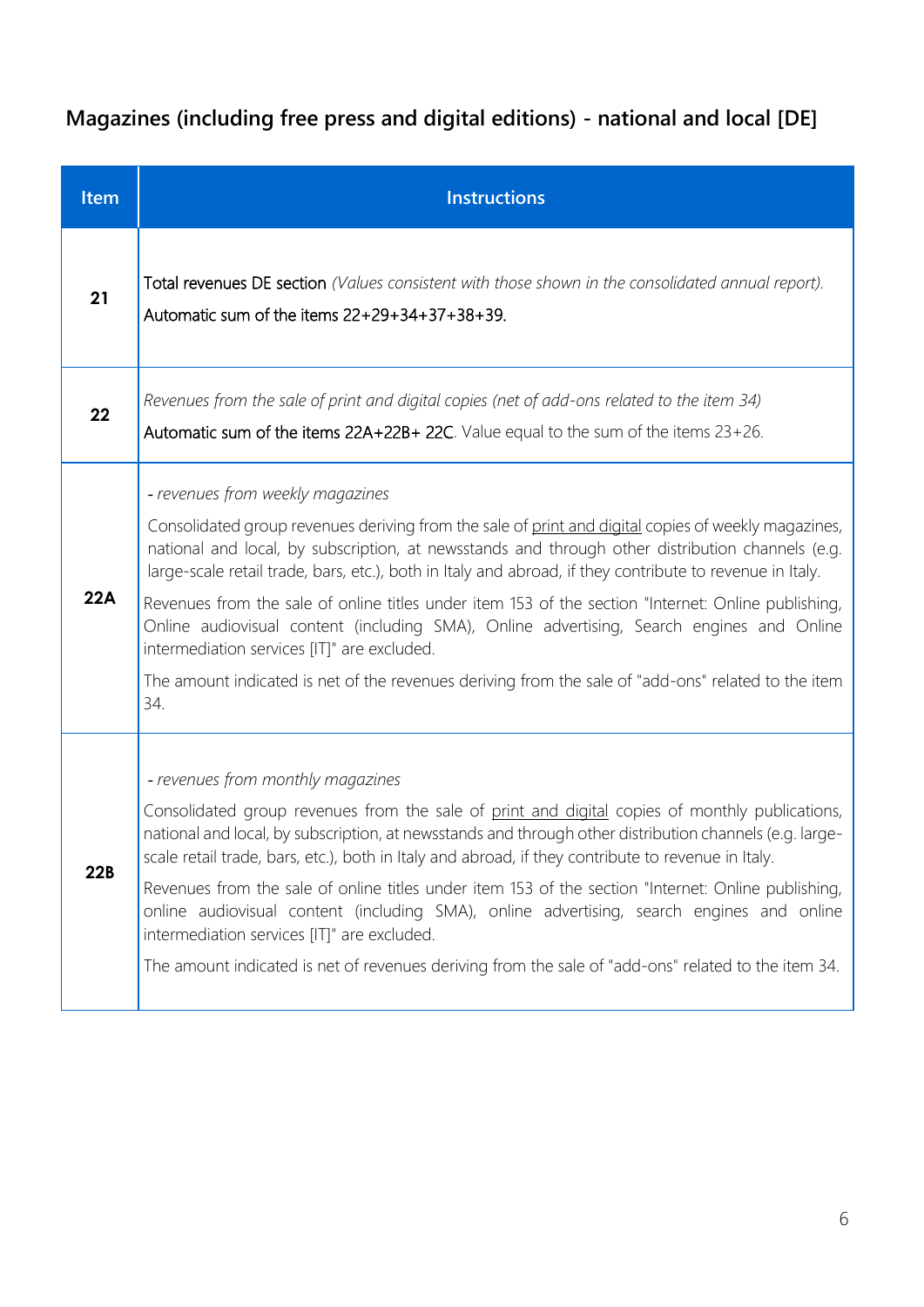| 22C | - revenues from other magazines                                                                                                                                                                                                                                                                                                                                                                  |
|-----|--------------------------------------------------------------------------------------------------------------------------------------------------------------------------------------------------------------------------------------------------------------------------------------------------------------------------------------------------------------------------------------------------|
|     | Consolidated group revenues from the sale of print and digital copies of publications with a<br>frequency other than weekly and monthly, distributed nationally and locally by subscription, at<br>newsstands and through other distribution channels (e.g. large-scale retail trade, bars, etc.), both in<br>Italy and abroad, if they contribute to revenue in Italy.                          |
|     | Revenues from the sale of online titles under item 153 of the section "Internet: Online publishing,<br>Online audiovisual content (including SMA), Online advertising, Search engines and Online<br>intermediation services [IT]" are excluded.                                                                                                                                                  |
|     | The amount indicated is net of the revenues deriving from the sale of " add-ons" related to the item<br>34.                                                                                                                                                                                                                                                                                      |
|     |                                                                                                                                                                                                                                                                                                                                                                                                  |
|     | Revenues from the sale of print copies (net of add-ons)                                                                                                                                                                                                                                                                                                                                          |
|     | Consolidated group revenues from the magazine's sale of print copies, national and local, by<br>subscription, at newsstands and through other distribution channels (e.g. large-scale retail trade,<br>bars, etc.), both in Italy and abroad, if they contribute to revenue in Italy.                                                                                                            |
|     | Automatic sum of the items 24+25.                                                                                                                                                                                                                                                                                                                                                                |
| 23  | In case of titles published in both print and digital editions, and in case of a joint or combined offer<br>of digital and print publishing products, put here only the share relating to the print product; where<br>this is not possible, the criterion to be followed in attributing revenues is prevalence, i.e. revenues<br>are to be attributed to the item relating to the main activity. |
|     | Revenues from the sale of digital editions, under item 26 below, or online titles under item 153 of the<br>section "Internet: Online publishing, Online audiovisual content (including SMA), Online advertising,<br>Search engines and Online intermediation services [IT]" are excluded.                                                                                                        |
|     | The amount indicated is net of revenues deriving from the sale of "add-ons" related to the item 34.                                                                                                                                                                                                                                                                                              |
|     |                                                                                                                                                                                                                                                                                                                                                                                                  |
|     | - revenues from copies sold at newsstands and other distribution channels                                                                                                                                                                                                                                                                                                                        |
| 24  | Consolidated group revenues from the sale of print copies of national and local magazines at<br>newsstands and through other distribution channels (e.g. large-scale distribution, bars, etc.), both in<br>Italy and abroad, if they contribute to revenue in Italy.                                                                                                                             |
|     | The amount indicated is net of revenues deriving from the sale of "add-ons" related to the item 34.                                                                                                                                                                                                                                                                                              |

1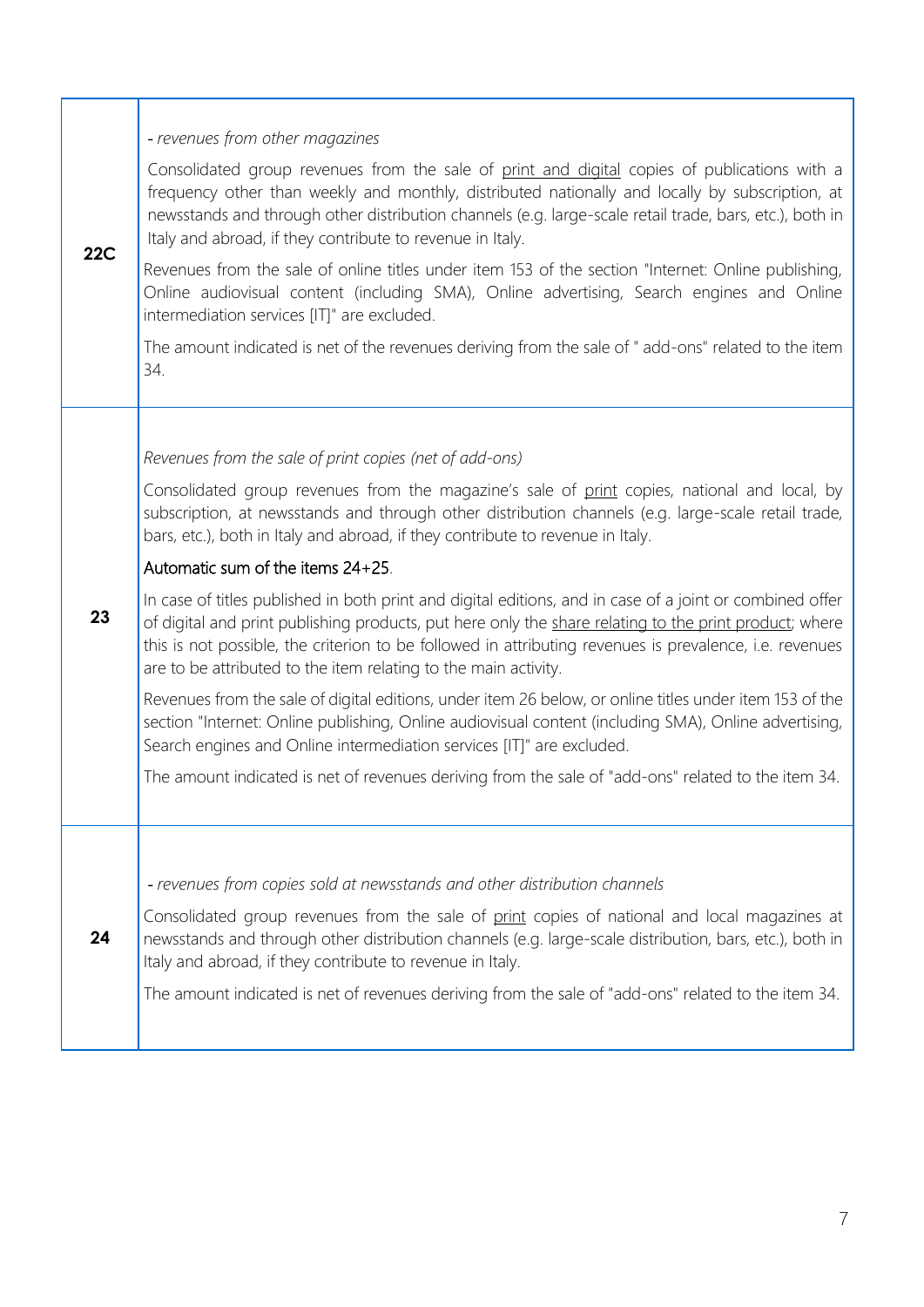|    | - revenues from copies sold by subscription                                                                                                                                                                                                                                                                                                                                                                                                                                                                                                                                   |
|----|-------------------------------------------------------------------------------------------------------------------------------------------------------------------------------------------------------------------------------------------------------------------------------------------------------------------------------------------------------------------------------------------------------------------------------------------------------------------------------------------------------------------------------------------------------------------------------|
| 25 | Consolidated group revenues from subscription sales of print copies of national and local<br>magazines, both in Italy and abroad, if they contribute to revenue in Italy.                                                                                                                                                                                                                                                                                                                                                                                                     |
|    | It includes revenues from the online sale of print subscriptions sent by postal mail.                                                                                                                                                                                                                                                                                                                                                                                                                                                                                         |
|    | The amount indicated is net of revenues deriving from the sale of "add-ons" related to the item 34.                                                                                                                                                                                                                                                                                                                                                                                                                                                                           |
|    |                                                                                                                                                                                                                                                                                                                                                                                                                                                                                                                                                                               |
|    | Revenues from the sale of digital editions of the print publication (net of add-ons)                                                                                                                                                                                                                                                                                                                                                                                                                                                                                          |
|    | Consolidated group revenues from the sale, both direct and through distribution platforms, of digital<br>editions (replicas of the print edition), single or by subscription, of magazines in Italy and abroad, if<br>they contribute to the revenue in Italy.                                                                                                                                                                                                                                                                                                                |
| 26 | Automatic sum of the items 27+28.                                                                                                                                                                                                                                                                                                                                                                                                                                                                                                                                             |
|    | In case of magazines published in both print and digital editions, and in the case of a joint or<br>combined offer of digital and print publishing products, refer in these items only to the share relating<br>to the digital edition; where this is not possible, the criterion to be followed in attributing revenues is<br>prevalence, ie the revenues are to be attributed to the item relating to the main activity.                                                                                                                                                    |
|    | - revenues from copies sold individually                                                                                                                                                                                                                                                                                                                                                                                                                                                                                                                                      |
| 27 | Consolidated group revenues from the sale of a single digital edition of magazines sold either directly<br>by the publisher or through distribution platforms, in Italy and abroad if they contribute to revenue<br>in Italy.                                                                                                                                                                                                                                                                                                                                                 |
|    | - revenues from copies sold by subscription                                                                                                                                                                                                                                                                                                                                                                                                                                                                                                                                   |
| 28 | Consolidated group revenues from subscription sales of digital editions of magazines, either directly<br>by the publisher or through distribution platforms, in Italy and abroad, if they contribute to revenue<br>in Italy.                                                                                                                                                                                                                                                                                                                                                  |
|    | Subscription sales are defined as a commercial offer that provides for the possibility of purchasing a<br>number of digital editions of a single newspaper of the purchaser's choice over a given period of<br>time. Subscription sales can be on a "time" basis (the purchaser buys the digital editions published<br>in a given period - e.g. weekly, monthly, yearly) or on a "scalar" basis (the purchaser buys a number<br>of credits corresponding to a number of editions that can be used up to the occurrence of the<br>purchased credit, i.e. specific quantities). |
|    |                                                                                                                                                                                                                                                                                                                                                                                                                                                                                                                                                                               |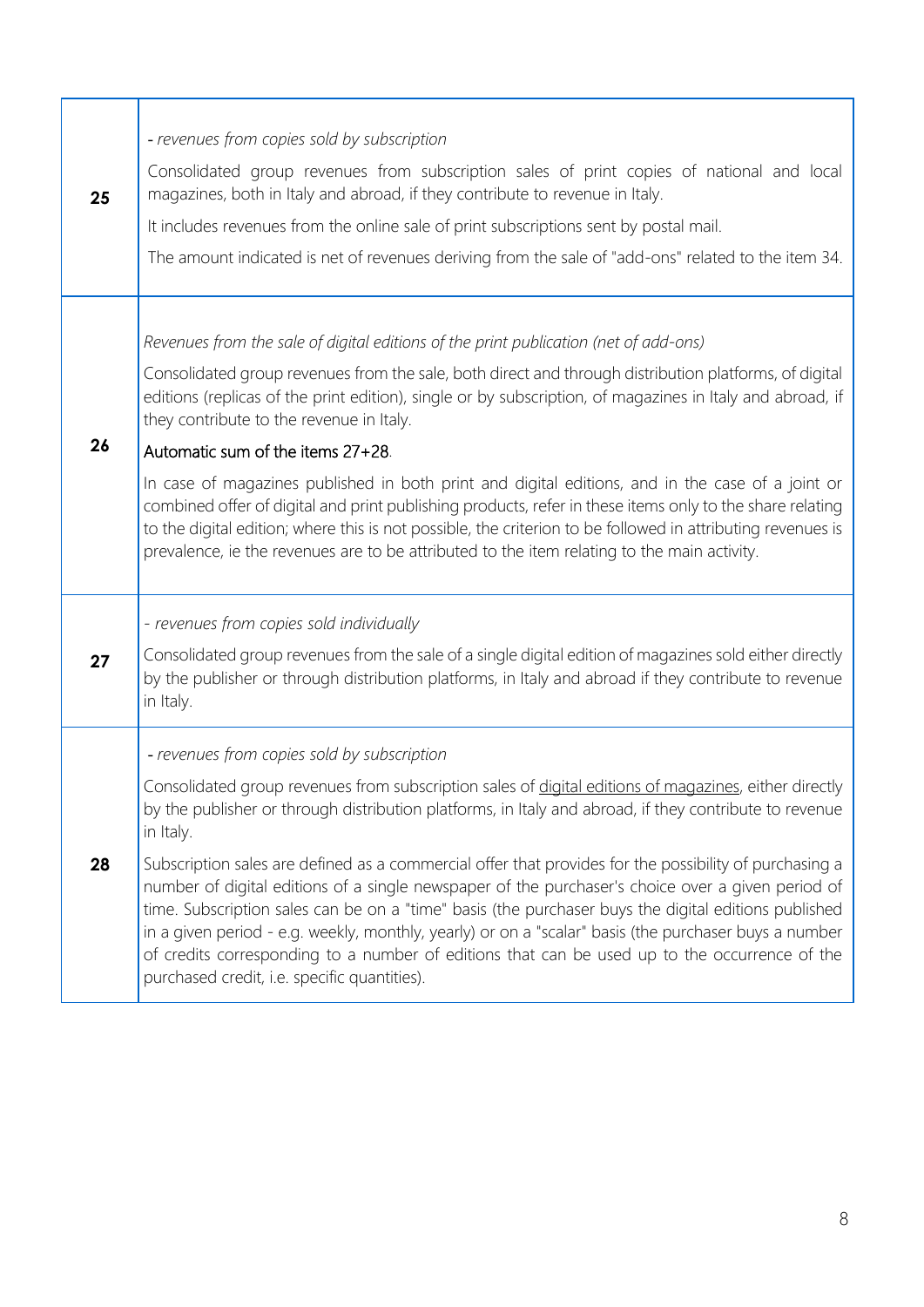|            | Revenues from advertising on the Group's magazines (net of discounts and agency fees) (excluding<br>online advertising)                                                                                                                                                                |
|------------|----------------------------------------------------------------------------------------------------------------------------------------------------------------------------------------------------------------------------------------------------------------------------------------|
|            | Consolidated revenues from the sale of advertising spaces in the group's magazine(s).                                                                                                                                                                                                  |
| 29         | Automatic sum of the items 29A+29B+29C. Value equal to sum of the items 30+31 and value equal<br>to sum of the items 32+33.                                                                                                                                                            |
|            | Consolidated revenues from the sale of advertising spaces on behalf of third parties (not belonging<br>to the Group) shall be entered in the section "Sales houses that manage and sold advertising space<br>on traditional media (Newspapers, Magazines, TV, Radio, ) [CC]".          |
|            | - revenues from the sale of advertising spaces in weekly magazines                                                                                                                                                                                                                     |
|            | Consolidated revenues from the sale - through sales houses and direct sales - of national and local<br>advertising in the group's weekly magazine(s) published in both print and digital editions.                                                                                     |
|            | Revenues from the sale of advertising spaces to public entities (institutional advertising) are included.                                                                                                                                                                              |
| 29A        | Revenues from the sale of online advertising spaces, as related to the item 163 (and following) of the<br>section "Internet: Online publishing, Online audiovisual content (including SMA), Online advertising,<br>Search engines and Online intermediary services [IT]" are excluded. |
|            | The amounts are net of discounts and agency fees.                                                                                                                                                                                                                                      |
|            |                                                                                                                                                                                                                                                                                        |
|            | - revenues from the sale of advertising spaces in monthly magazines                                                                                                                                                                                                                    |
|            | Consolidated revenues from the sale - through sales houses and direct sales - of national and local<br>advertising in the group's monthly magazine(s) published in both print and digital editions.                                                                                    |
| 29B        | Revenues from the sale of advertising spaces to public entities (institutional advertising) are included.                                                                                                                                                                              |
|            | Revenues from the sale of online advertising spaces, as related to the item 163 (and following) of the<br>section "Internet: Online Publishing, Online Audiovisual Content, Online Advertising, Online Search<br>Engines and Online Intermediation Services [IT]" are excluded.        |
|            | The amounts are net of discounts and agency fees.                                                                                                                                                                                                                                      |
|            | - revenues from the sale of advetising spaces in other magazines                                                                                                                                                                                                                       |
|            | Consolidated revenues from the sale - through sales houses and direct sales - of national and local<br>advertising in the group's magazine(s) published in both print and digital editions with a frequency<br>other than weekly and monthly.                                          |
| <b>29C</b> | Revenues from the sale of advertising spaces to public entities (institutional advertising) are included.                                                                                                                                                                              |
|            | Revenues from the sale of online advertising spaces, as related to the item 163 (and following) of the<br>section "Internet: Online Publishing, Online Audiovisual Content, Online Advertising, Online Search<br>Engines and Online Intermediation Services [IT]" are excluded.        |
|            |                                                                                                                                                                                                                                                                                        |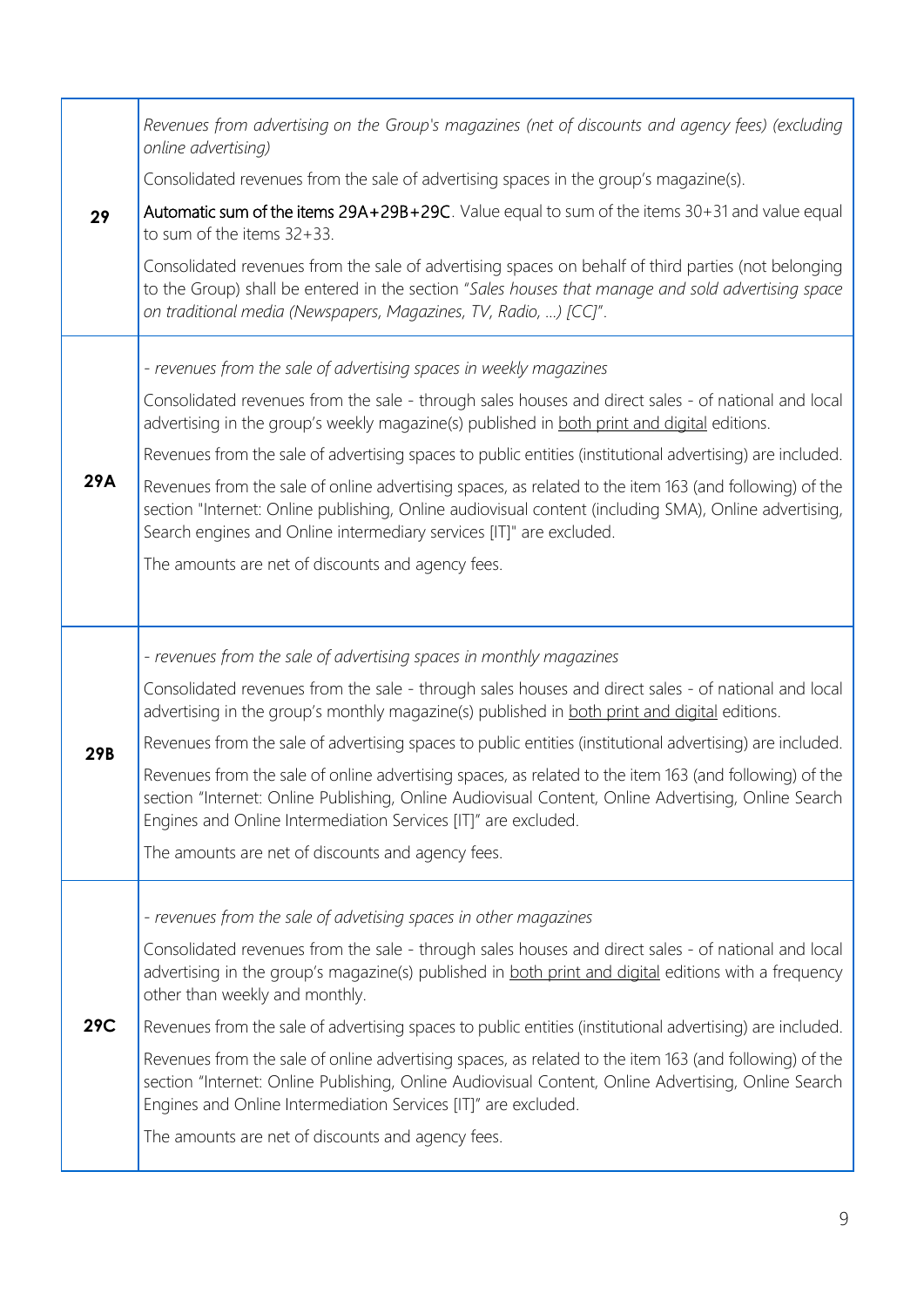| 30 | Revenues from advertising sales through sales houses not belonging to the Group                                                                                                                                                                                                  |
|----|----------------------------------------------------------------------------------------------------------------------------------------------------------------------------------------------------------------------------------------------------------------------------------|
|    | Consolidated revenues from the sale - through sales houses not belonging to the Group - of<br>advertising spaces in the magazine(s) published in both print and digital editions.                                                                                                |
|    | Revenues from the sale of advertising spaces to public entities (institutional advertising) are included.                                                                                                                                                                        |
|    | Revenues from the sale of online advertising spaces, as related to the item 163 (and following) of the<br>section " Internet: Online Publishing, Online Audiovisual Content, Online Advertising, Online Search<br>Engines and Online Intermediation Services [IT]" are excluded. |
|    | The amounts are net of discounts and agency fees.                                                                                                                                                                                                                                |
|    |                                                                                                                                                                                                                                                                                  |
|    | Revenues from direct sales of advertising (also through the sales house of the Group)                                                                                                                                                                                            |
|    | Consolidated revenues from the direct sale of advertising spaces in the group's magazine(s)<br>published both in print and digital editions.                                                                                                                                     |
| 31 | Revenues from the sale of advertising spaces to public entities (institutional advertising) are included.                                                                                                                                                                        |
|    | Revenues from the sale of online advertising spaces, as related to the item 163 (and following) of the<br>section "Internet: Online Publishing, Online Audiovisual Content, Online Advertising, Online Search<br>Engines and Online Intermediation Services [IT]" are excluded.  |
|    |                                                                                                                                                                                                                                                                                  |
|    |                                                                                                                                                                                                                                                                                  |
|    | Revenues from national advertising                                                                                                                                                                                                                                               |
|    | Consolidated revenues deriving from the sale - through sales houses and directly - of national<br>advertising in the group's magazine(s) published in both print and digital editions.                                                                                           |
| 32 | Revenues deriving from the sale of advertising spaces to public entities (institutional advertising) are<br>included.                                                                                                                                                            |
|    | Revenues from the sale of online advertising spaces, as related to the item 163 (and following) of the<br>section "Internet: Online Publishing, Online Audiovisual Content, Online Advertising, Online Search<br>Engines and Online Intermediation Services [IT]" are excluded.  |
|    | The amounts are net of discounts and agency fees.                                                                                                                                                                                                                                |
|    |                                                                                                                                                                                                                                                                                  |
|    | Revenues from local advertising                                                                                                                                                                                                                                                  |
|    | Consolidated revenues from the sale - through sales houses and directly - of local advertising in the<br>group's magazine(s) published in both print and digital editions.                                                                                                       |
| 33 | Revenues from the sale of advertising spaces to public entities (institutional advertising) are included.                                                                                                                                                                        |
|    | Revenues from the sale of online advertising spaces, as related to the item 163 (and following) of the<br>section "Internet: Online Publishing, Online Audiovisual Content, Online Advertising, Online Search<br>Engines and Online Intermediation Services [IT]" are excluded.  |
|    | The amounts are net of discounts and agency fees.                                                                                                                                                                                                                                |
|    |                                                                                                                                                                                                                                                                                  |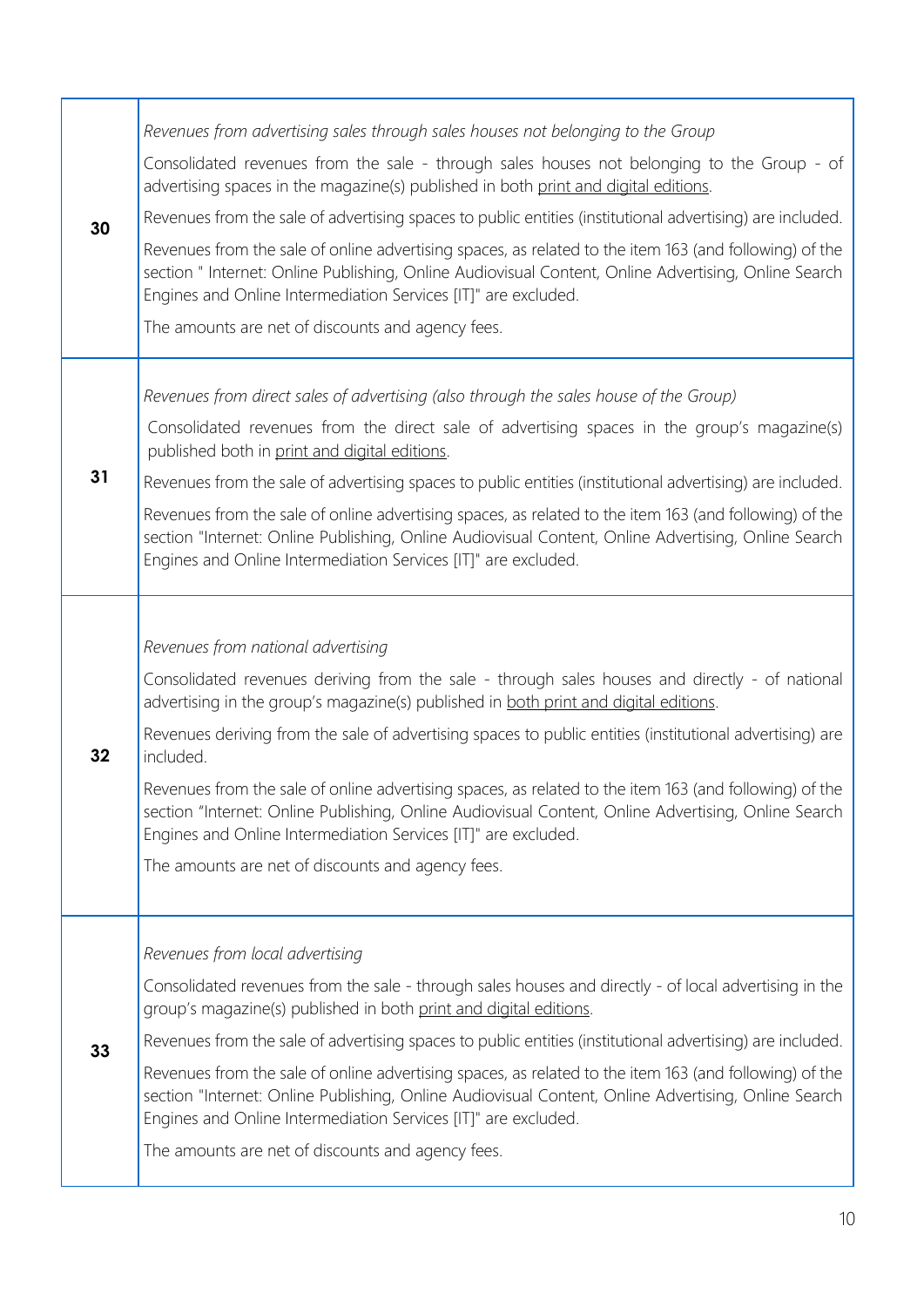| 34 | Revenues from the sale of add-ons<br>Automatic sum of the items 35+36                                                                                                                                                                                                                          |
|----|------------------------------------------------------------------------------------------------------------------------------------------------------------------------------------------------------------------------------------------------------------------------------------------------|
| 35 | revenues from book and phonographic add-onsConsolidated group revenues from the sale of<br>editorial products marketed, as an attachment to the copy of the magazine(s), of a book nature<br>(both stand-alone titles and series) and/or of a phonographic nature (audio compact discs, etc.). |
|    | - revenues from other types (Video, etc.)                                                                                                                                                                                                                                                      |
| 36 | Consolidated group revenues from the sale of products marketed as an attachment to the copy of<br>the magazine(s), of a video nature (DVD/Blu Ray, etc.) and/or of a nature other than that indicated<br>in the item 35.                                                                       |
|    | Revenues from public funds (public contributions)                                                                                                                                                                                                                                              |
| 37 | Amounts paid by the State or other public bodies for the exercise of the group's publishing activities<br>and accounted for within the revenues relating to the activity itself.                                                                                                               |
|    | Revenues from agreements with public entities                                                                                                                                                                                                                                                  |
| 38 | Consolidated group revenues from agreements or contracts signed with public entities for the supply<br>of publishing products and/or services.                                                                                                                                                 |
|    | Other revenues from magazine publishing activities (specify in the "Notes" box)                                                                                                                                                                                                                |
| 39 | Consolidated group revenues from other activities involving the sale of goods and/or the provision<br>of services in the sector of national and local daily newspapers not included under the previous items.                                                                                  |
|    |                                                                                                                                                                                                                                                                                                |
| 40 | Total costs from magazine publishing activities                                                                                                                                                                                                                                                |
|    | Values consistent with those shown in the consolidated annual report.<br>If the Group operates in more than one business segment, the specific portion for common/joint                                                                                                                        |
|    | cost components shall be entered in this item.                                                                                                                                                                                                                                                 |
|    |                                                                                                                                                                                                                                                                                                |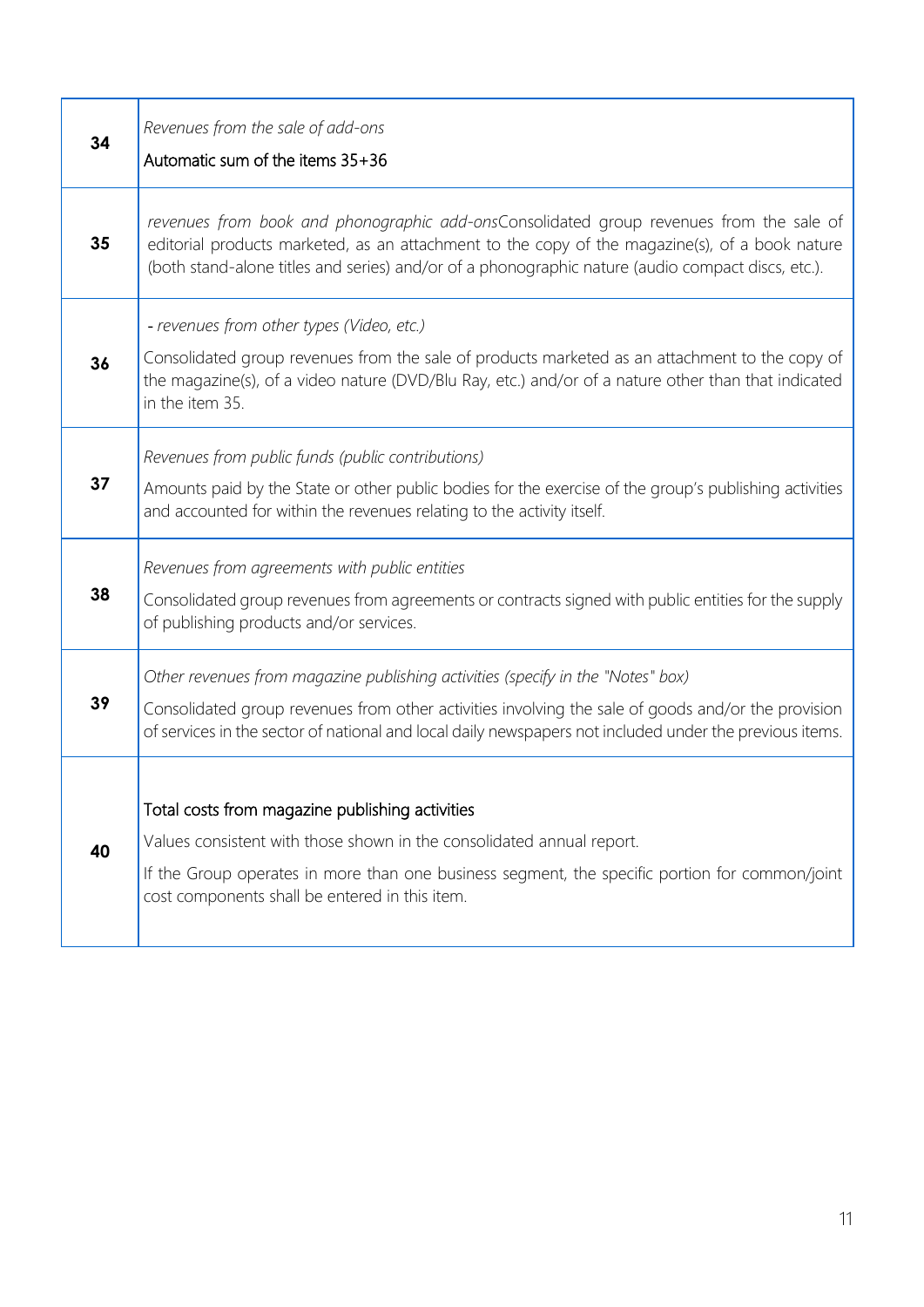# **Yearbook publishing [EE]**

| <b>Item</b> | <b>Instructions</b>                                                                                                                                                                                                                                                                                                                                                                                                                                                                                                                                                                                                                                                                                          |
|-------------|--------------------------------------------------------------------------------------------------------------------------------------------------------------------------------------------------------------------------------------------------------------------------------------------------------------------------------------------------------------------------------------------------------------------------------------------------------------------------------------------------------------------------------------------------------------------------------------------------------------------------------------------------------------------------------------------------------------|
| 41          | Total revenues EE section (Values consistent with those shown in the consolidated annual report).<br>Automatic sum of the items 42+43+44+45+46+47                                                                                                                                                                                                                                                                                                                                                                                                                                                                                                                                                            |
| 42          | Revenues from the sale of annual publications in printed copy<br>Consolidated group revenues from the sale (including by subscription) of publishing products published<br>annually in printed format.<br>Revenues deriving from the sale of offline and online publications (items 43 and 154 below) are<br>excluded.<br>In the case of hybrid publications and in the case of the joint offer of digital and print and offline/online<br>products, if possible, put here only the share relating to the print product; where this is not possible, the<br>criterion to be followed in attributing revenues is prevalence, i.e. revenues are to be attributed to the<br>item relating to the main activity. |
| 43          | Revenues from the sale of annual publishing products and services on offline media<br>Consolidated group revenues from the sale (including by subscription), on offline media (e.g. CD-Rom),<br>of publishing products and services published on an annual basis, including any intra-annual updates.<br>In the case of hybrid publications and in the case of a joint offer of digital and printed products, if<br>possible, put here only the share relating to the print product; where this is not possible, the criterion to<br>be followed in attributing revenues is prevalence, i.e. revenues are to be attributed to the item relating<br>to the main activity.                                     |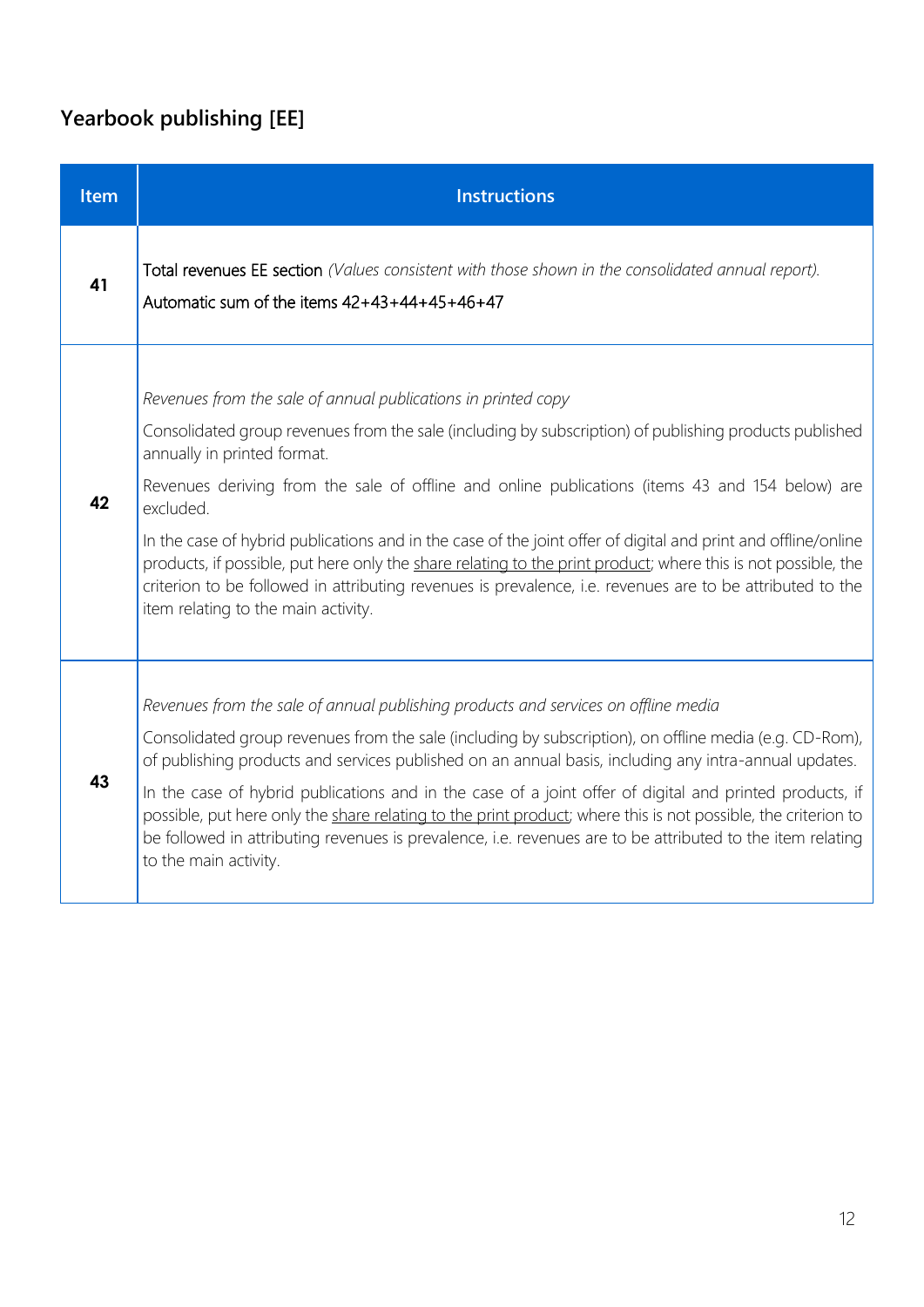|    | Revenues from advertising on the Group's annual publications (net of discounts and agency fees)<br>(excluding online advertising)                                                                                                                                                |
|----|----------------------------------------------------------------------------------------------------------------------------------------------------------------------------------------------------------------------------------------------------------------------------------|
|    | Consolidated revenues deriving from the sale - through sales houses and directly - of advertising spaces<br>in the group's titles published in both print and on offline media.                                                                                                  |
| 44 | Revenues from the sale of online advertising spaces, as related to the item 163 (and following) of the<br>section "Internet: Online Publishing, Online Audiovisual Content, Online Advertising, Online Search<br>Engines and Online Intermediation Services [IT]]" are excluded. |
|    | Consolidated revenues from the sale of advertising spaces on behalf of third parties (not belonging to<br>the Group) shall be entered in the section "Sales houses that manage and sold advertising space on<br>traditional media (Newspapers, Magazines, TV, Radio, ) [CC]".    |
|    | The amounts are net of discounts and agency fees.                                                                                                                                                                                                                                |
|    | Revenues from public funds (public contributions)                                                                                                                                                                                                                                |
| 45 | Amounts paid by the State or other public bodies for the exercise of the group's publishing activities and<br>accounted for within the revenues relating to the activity itself.                                                                                                 |
|    | Revenues from agreements with public entities                                                                                                                                                                                                                                    |
| 46 | Consolidated group revenues from agreements or contracts signed with public entities for the supply<br>of publishing products and/or services.                                                                                                                                   |
|    | Other revenues from yearbook publishing activities (specify in the "Notes" box)                                                                                                                                                                                                  |
| 47 | Consolidated group revenues from other activities involving the sale of goods and/or the provision of<br>services in the sector of national and local yearbook not included under the previous items.                                                                            |
|    | Total costs from yearbook publishing activities                                                                                                                                                                                                                                  |
| 48 | Values consistent with those shown in the consolidated annual report.                                                                                                                                                                                                            |
|    | If the Group operates in more than one business segment, the specific portion for common/joint cost<br>components shall be entered in this item.                                                                                                                                 |
|    |                                                                                                                                                                                                                                                                                  |